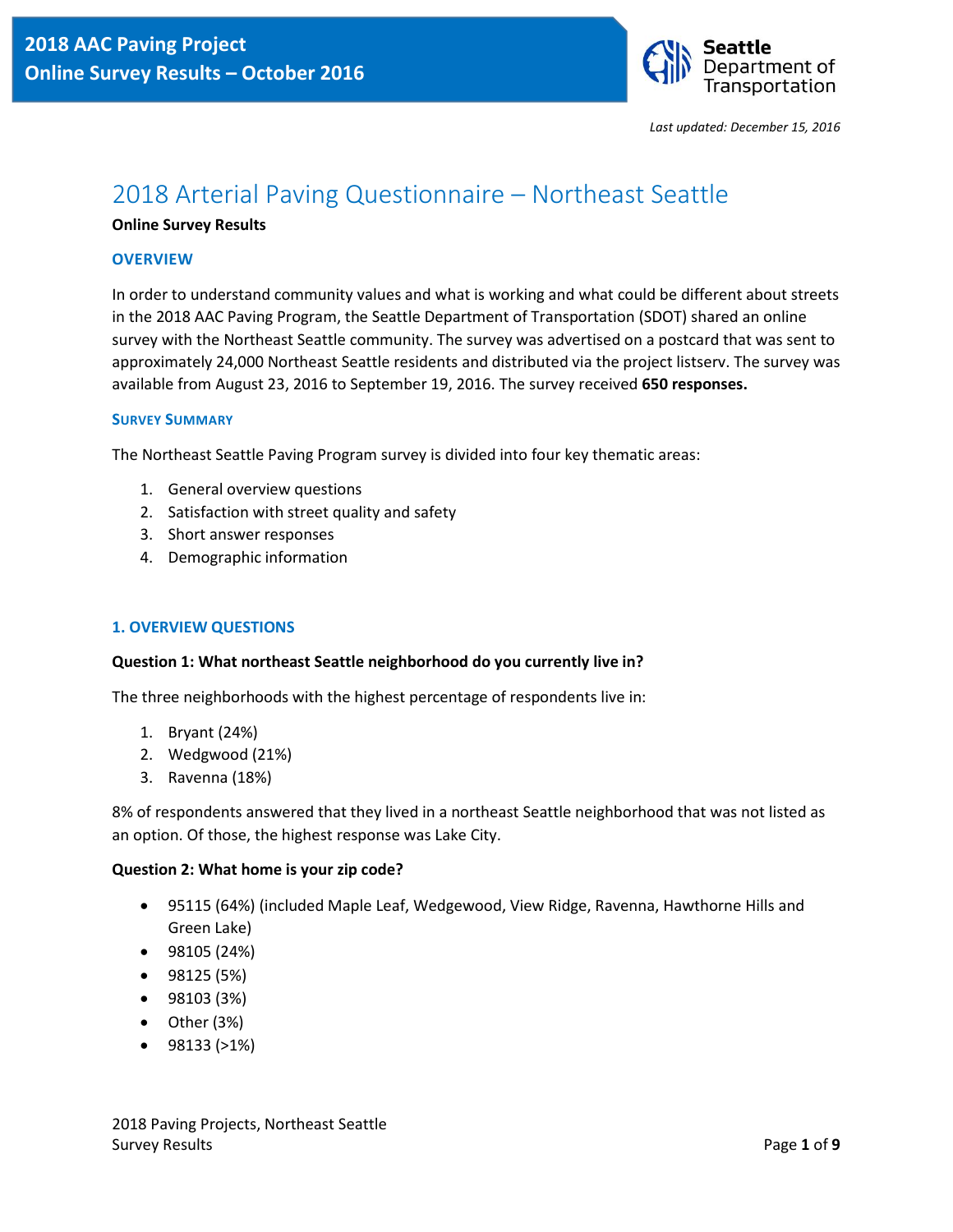

**Question 3: At the Seattle Department of Transportation (SDOT), we have 5 core values. We're focused on creating a safe, interconnected, vibrant, affordable, and innovative city for all. Please rate our 5 core values based on how important they are to you:**

The highest response percent for each category are below:

- Extremely important
	- o Safe city (67%)
- Very important
	- o Interconnected city (47%)
	- o Vibrant city (36%)
		- o Affordable city (35%)
- Moderately important
	- o Innovative city (37%)

# **Question 4: How do you currently get around your neighborhood? (Pick your top 3)**

- 1. Personal car, truck or van (88%)
- 2. Walk (87%)
- 3. Bus, trolley, or train (46%)
- 4. Bike (37%)
- 5. Transportation network companies (Uber, Lyft, etc.) (11%)

Less than 4% of respondents use a taxi or car sharing program (Car2Go, Zipcar, etc.) to get around their neighborhood.

### **Question 5: How would you prefer to get around your neighborhood?**

- 1. Walk (88%)
- 2. Personal car, truck, or van (60%)
- 3. Bus, trolley, or train (62%)
- 4. Bike (48%)
- 5. Transportation network companies (Uber, Lyft, etc.) (6%)

Less than 4% of respondents said they would prefer to get around their neighborhood by using a taxi, or a car sharing program (Car2Go, Zipcar, etc.)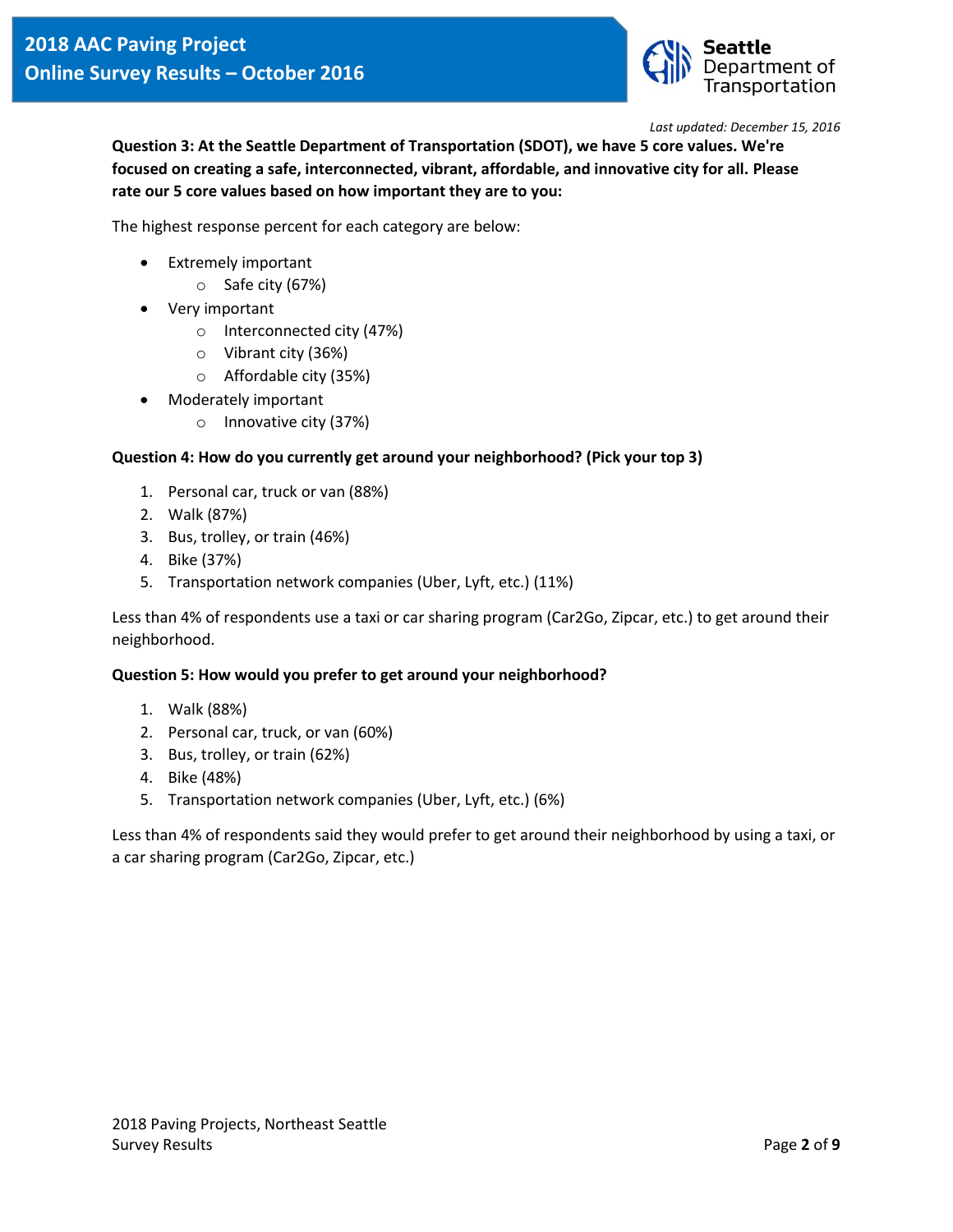

### **2. SATISFACTION WITH STREET QUALITY AND SAFETY**





**Question 7: How satisfied are you with the overall walking environment in your neighborhood, including sidewalks, shoulders and curb ramps?** 



2018 Paving Projects, Northeast Seattle Survey Results **Page 3** of **9**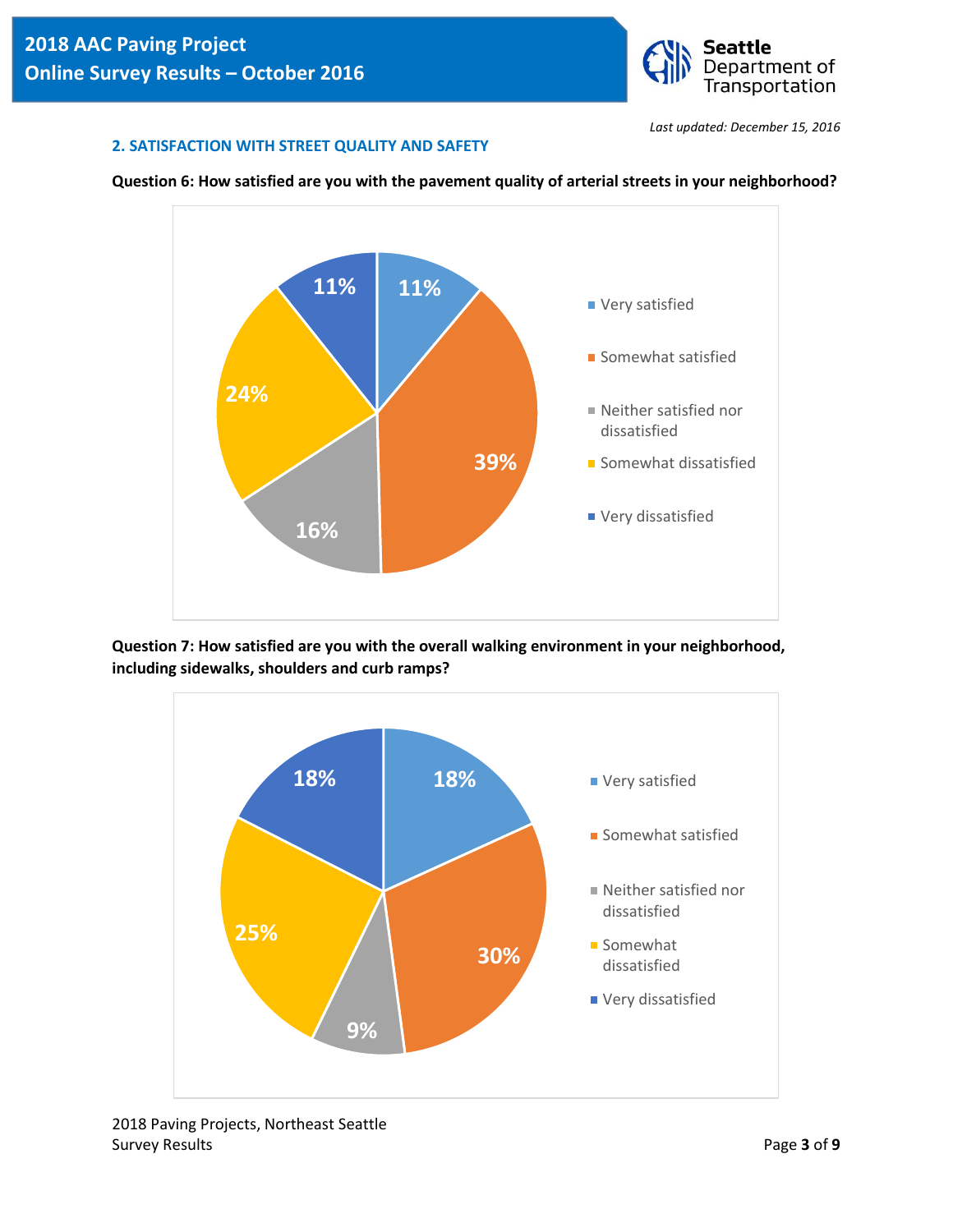

**Question 8: How satisfied are you with the overall biking environment in your neighborhood, including bike lanes, neighborhood greenways, and shared streets?**



**Question 9: How satisfied are you with the overall driving environment in your neighborhood?** 

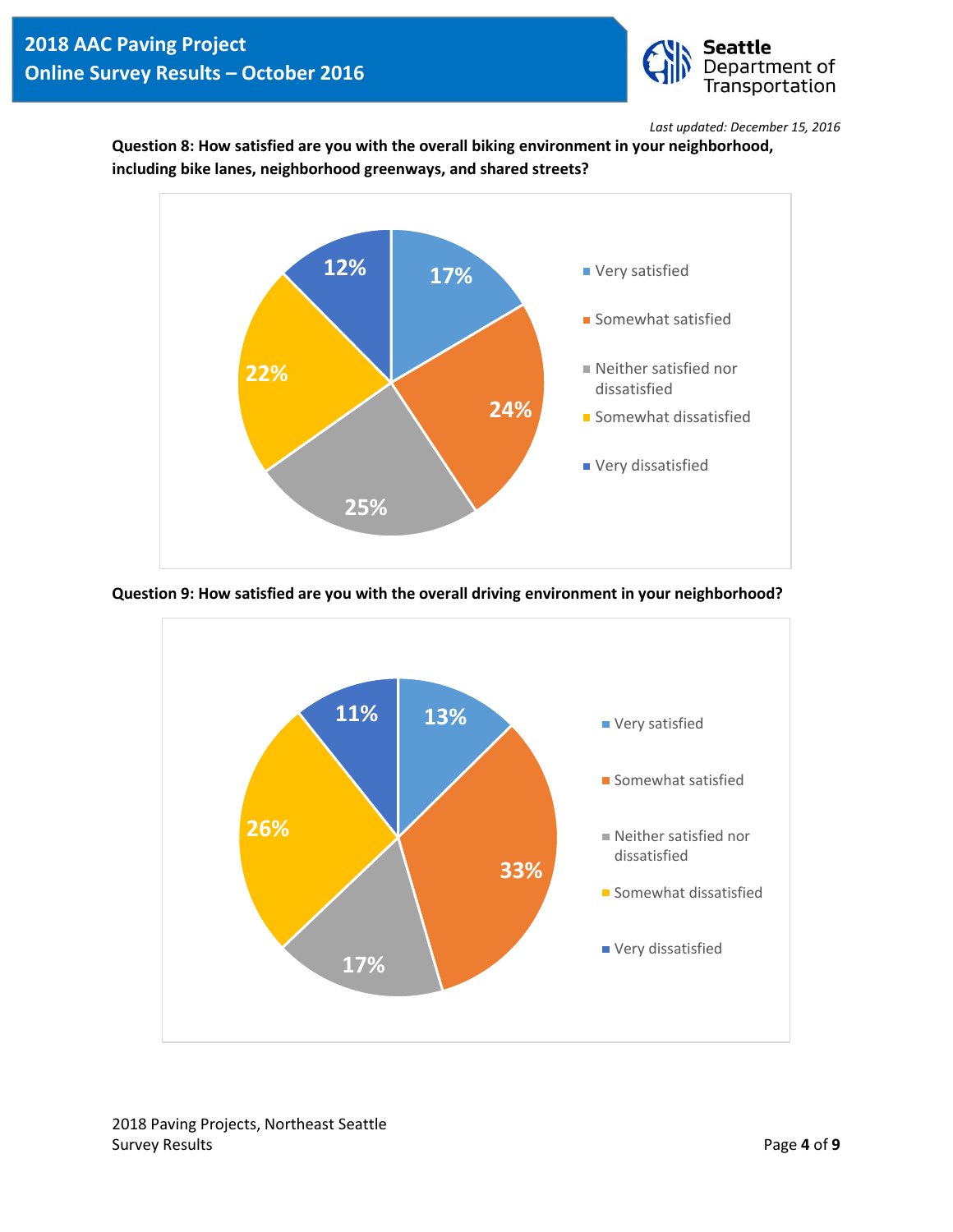

**Question 10: How satisfied are you with available parking at destinations on arterials in your neighborhood?** 



# **Question 11: How far do you usually have to park from destinations on arterials in your neighborhood?**

78% of respondents park within one or two blocks of their destination. 9% of respondents park more than three blocks from their destination.

# **Question 12: How safe do you feel when driving, walking, biking or in transit on arterial streets in your neighborhood?**

- Somewhat safe (40%)
- Somewhat unsafe (22%)
- Very safe (19%)
- Neither safe nor unsafe (13%)
- Very unsafe (6%)

# **Question 13: How safe do you feel crossing arterial streets while driving, walking, biking or in transit in your neighborhood?**

- Somewhat safe (33%)
- Somewhat unsafe (31%)
- Very unsafe (15%)
- Very safe (10%)
- Neither safe nor unsafe (10%)

2018 Paving Projects, Northeast Seattle Survey Results **Page 5** of **9**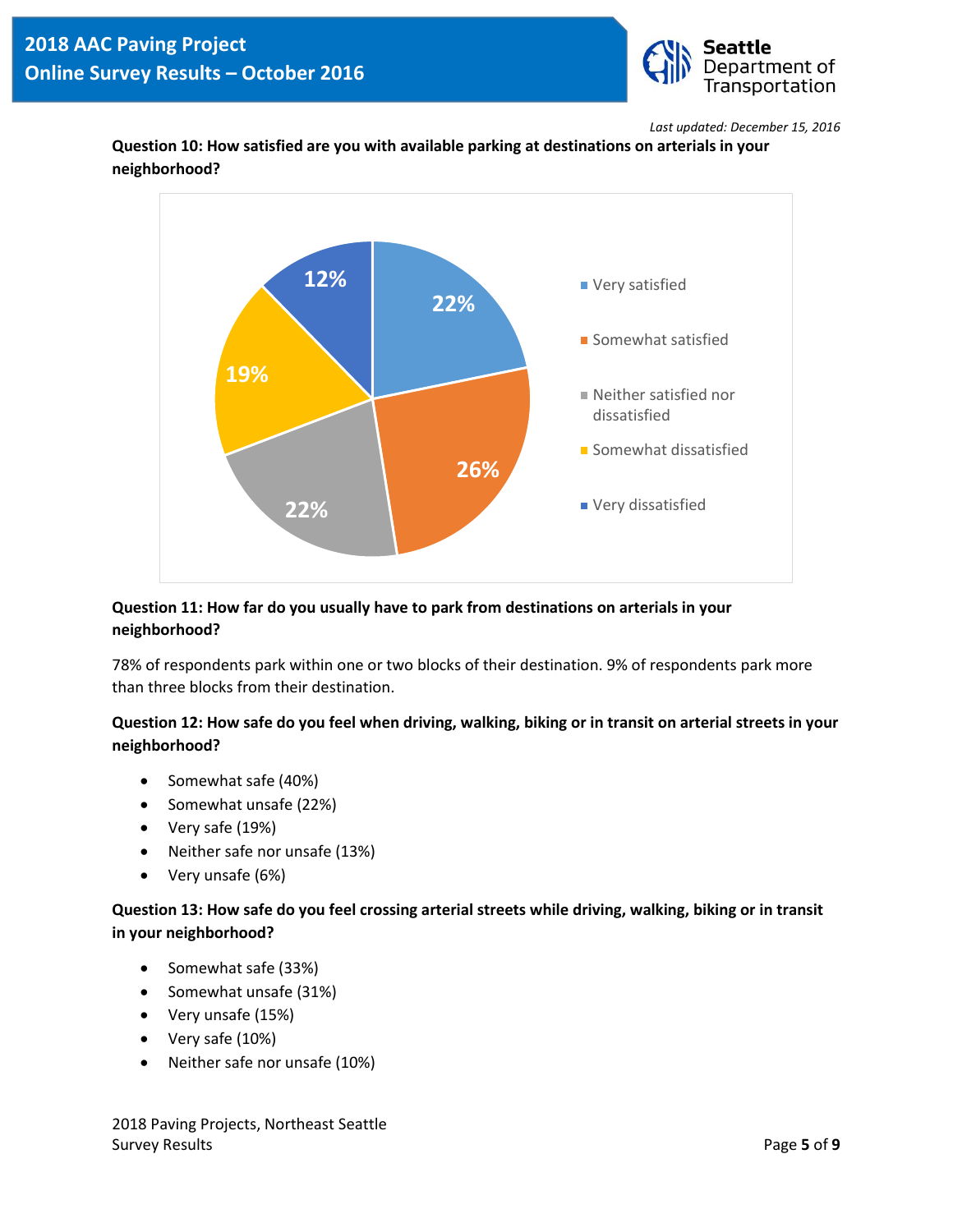

**Question 14: Have you or someone you know ever been involved in a crash or collision on an arterial street in your neighborhood, whether while driving, walking, biking or in transit?** 

46% of respondents replied 'no', while 43% of respondents replied 'yes'. Approximately 10% of respondents replied 'maybe' or 'did not know'.

### **3. SHORT ANSWER RESPONSES**

# **Question 15: Please share how you feel about transportation safety related to the arterial streets in your neighborhood.**

67% of survey respondents provided an answer to this question. The responses were analyzed by broad categories, with no one response grouped into two or more categories. The response percent for each category include:

- Bicycle safety (11%)
	- o Responses included:
		- **Increase protected bike lanes throughout the City of Seattle**
		- **Does not feel safe with using current bike infrastructure**
		- **Main arterials lack bicycle lanes**
		- Certain bike lanes are too narrow, causing the rider to feel unsafe or uncomfortable
- Pedestrian safety (12%)
	- o Responses included:
		- Does not feel safe or is not comfortable with their family and friends crossing marked crosswalks due to excessive speeding by vehicles
		- Sidewalk conditions need improvements
		- **Poor sightlines can cause pedestrians to feel unsafe when crossing the street**
- Vehicle safety (22%)
	- o Responses included:
		- Drivers do not obey posted speed limit signs
			- Lack of infrastructure to enforce drivers who speed
		- **•** Drivers do not obey posted signs
		- **•** Drivers are too distracted by their cell phones
		- **EXECT** Lack of left-turn lanes or designated left-turn traffic signals can create safety hazards
		- Aggressive driver behavior has the ability to endanger others
		- **Lanes are too narrow**
		- Unmarked intersections need to have traffic circles or stop signs to slow vehicle speeds
- General safety (20%)
	- $\circ$  Respondents who discussed safety issues related to bikes, pedestrians, and/or vehicles are included in this category.

2018 Paving Projects, Northeast Seattle Survey Results **Page 6** of **9**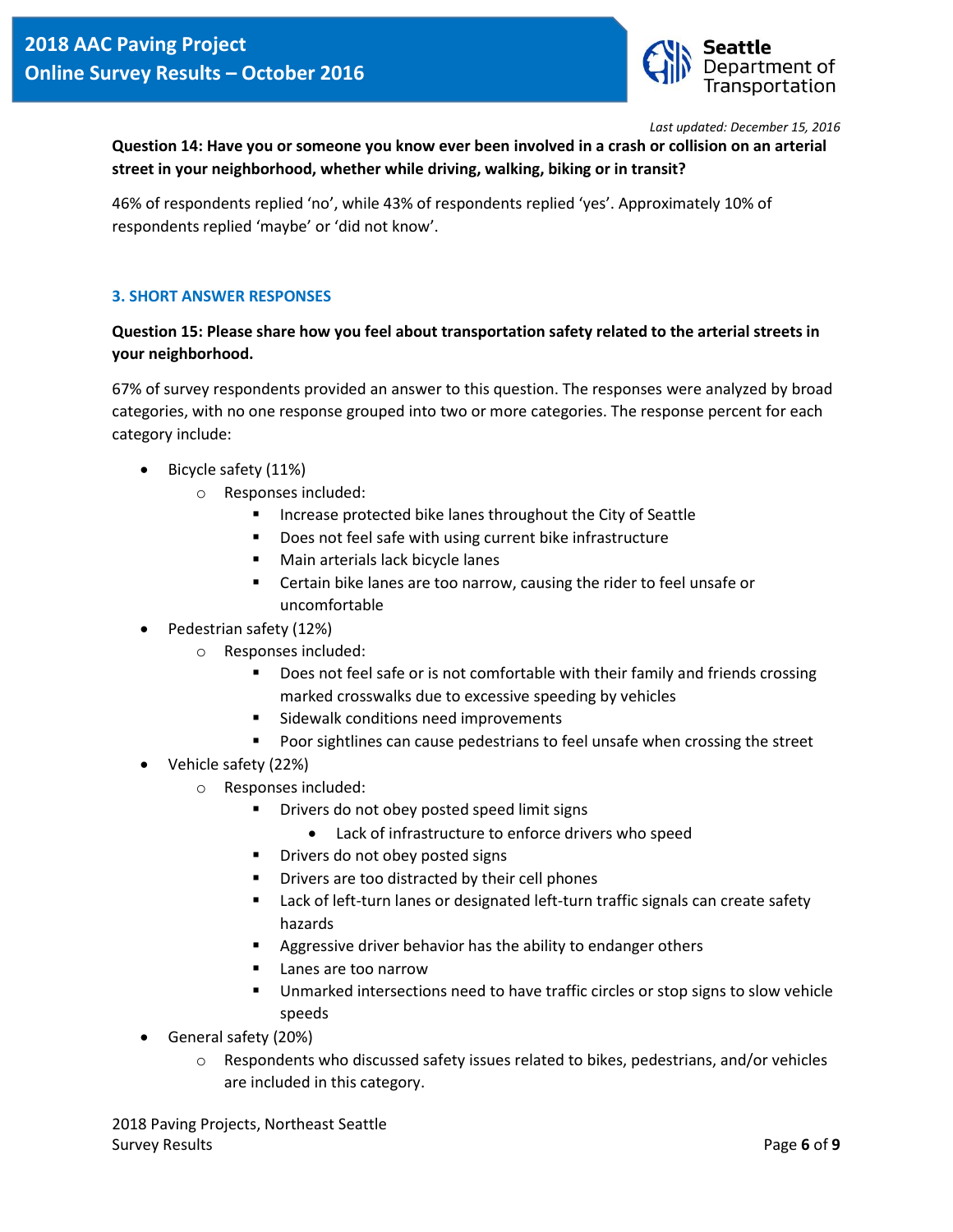

- Lack of crosswalks or sidewalks (20%)
- Traffic congestion (<1%)
- Road conditions (<1%)
- Not applicable (<1%)

# **Question 16: Please share any additional information, feedback or comments that you think we should know about your community or our project.**

61% of survey respondents provided an answer to this question. The responses were analyzed by broad categories, with no one response grouped into two or more categories. The response percent for each category include:

- Bicycles (18%)
	- $\circ$  Of the 18% that provided a comment about bicycles, 61% of respondents supported bike lanes on arterial streets. 39% of respondents stated that they did not support current or additional bike lane infrastructure in their neighborhood.
- Pedestrians (9%)
	- o Requests for more curb bulbs, curb ramps, and safer crosswalks and sidewalks
- Vehicles (8%)
	- o Concerns about increased traffic congestion during and post-construction
	- o More signage is necessary to slow down the speed of vehicles on arterials
	- o Improve signal timing to reduce traffic congestion and improve safety
	- o Requests to prioritize vehicles over other transportation modes
- Transit (2%)
	- $\circ$  Provide more public transportation options in the areas considered for this project
- General safety (9%)
	- o Obstructed vision for people who drive and bike from parked cars or overgrown vegetation
	- o Clear lane markings
	- o Improve lighting on City streets
- Parking (10%)
	- $\circ$  Concerns about the loss of parking with the addition of bike lanes or new road configurations
	- o Requests to have more street parking available
- Road conditions (12%)
	- $\circ$  Comments to maintain or fix particular streets including pot hole repair, paving, and general street maintenance
- Reconfigure roads (11%)
	- o Removing or adding turn lanes
	- o Arterial streets are too narrow and cannot properly accommodate all modes of transportation safely
- Lack of crosswalks and sidewalks (11%)
- Coordinate 2018 AAC Paving Project with other projects within the City (3%)
- $N/A (8%)$

2018 Paving Projects, Northeast Seattle Survey Results Page **7** of **9**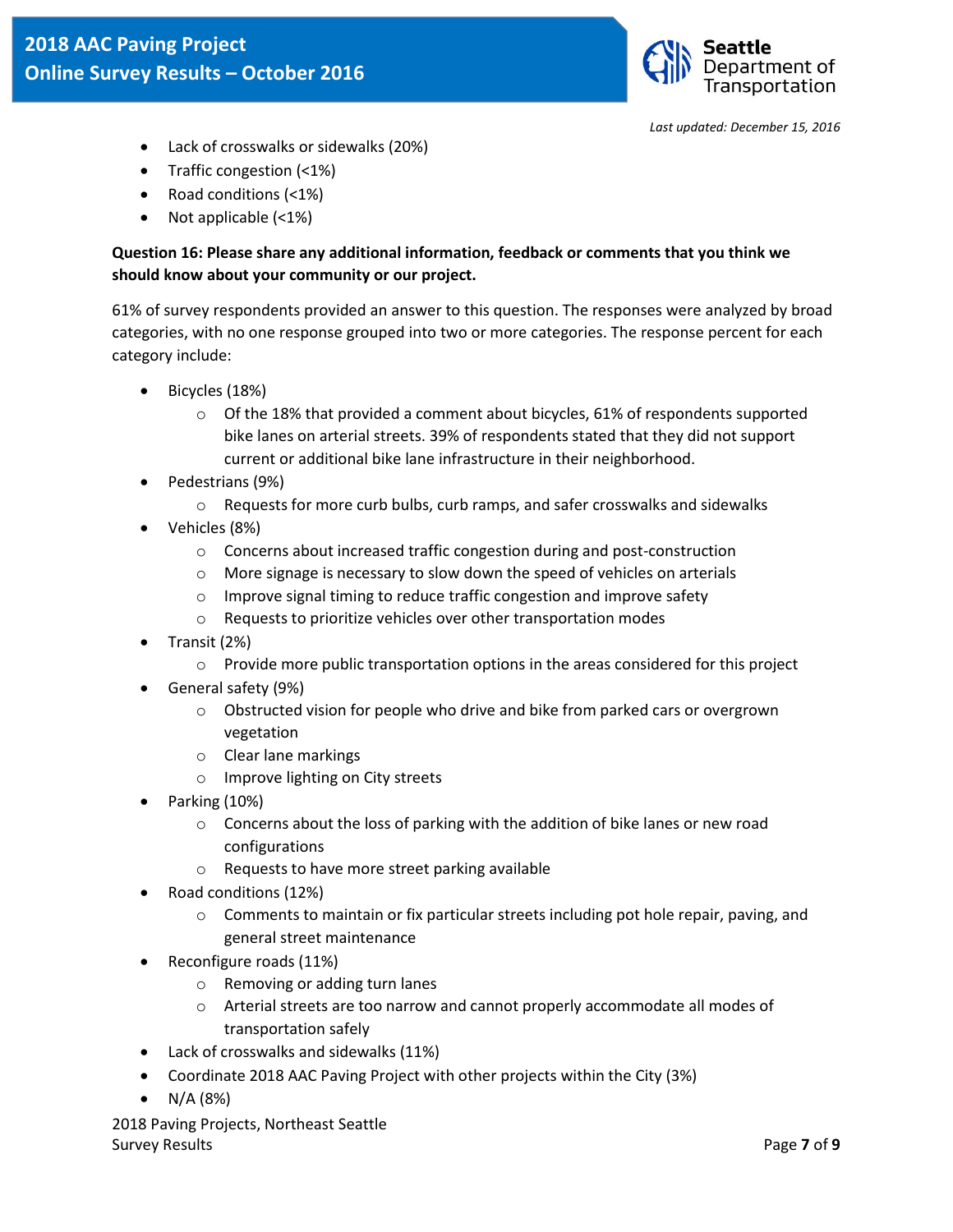

#### **4. DEMOGRAPHIC INFORMATION**

We asked for optional demographic information in the survey, in order to strive for more inclusive outreach. 2010-2014 census data describes the demographics in the project area:

Race:

- 74% of the population is White/Caucasian
- 16% of the population is Asian
- 28% of the population is a minority

Language:

- 78% of the population speak only English
- Less than 5% of the population speak English less than "well"

#### Gender:

50% of the population is male; 50% of the population is female

#### Education & Income:

- 71% of the population has a Bachelor's Degree or higher
- 43% of the population has a household income of \$75,000 or higher

#### Housing:

54% of the population rent; 46% of the population are home owners

Below is the demographic information collected from survey respondents:

#### **Question 18: What is your age?**

- $\bullet$  35-44 (27%)
- $\bullet$  45-54 (25%)
- $\bullet$  55-64 (15%)

#### **Question 19: Do you have a disability? (Check all that apply)**

- No disability (90%)
- Mobility disability (5%)
- Hearing or cognitive disabilities (3%)
- Vision disability (2%)

#### **Question 20: What race/ethnicity best describes you?**

- White or Caucasian (75%)
- Asian or Pacific Islander (5%)
- Two or more races (3%)
- 2018 Paving Projects, Northeast Seattle Survey Results **Page 8** of **9**